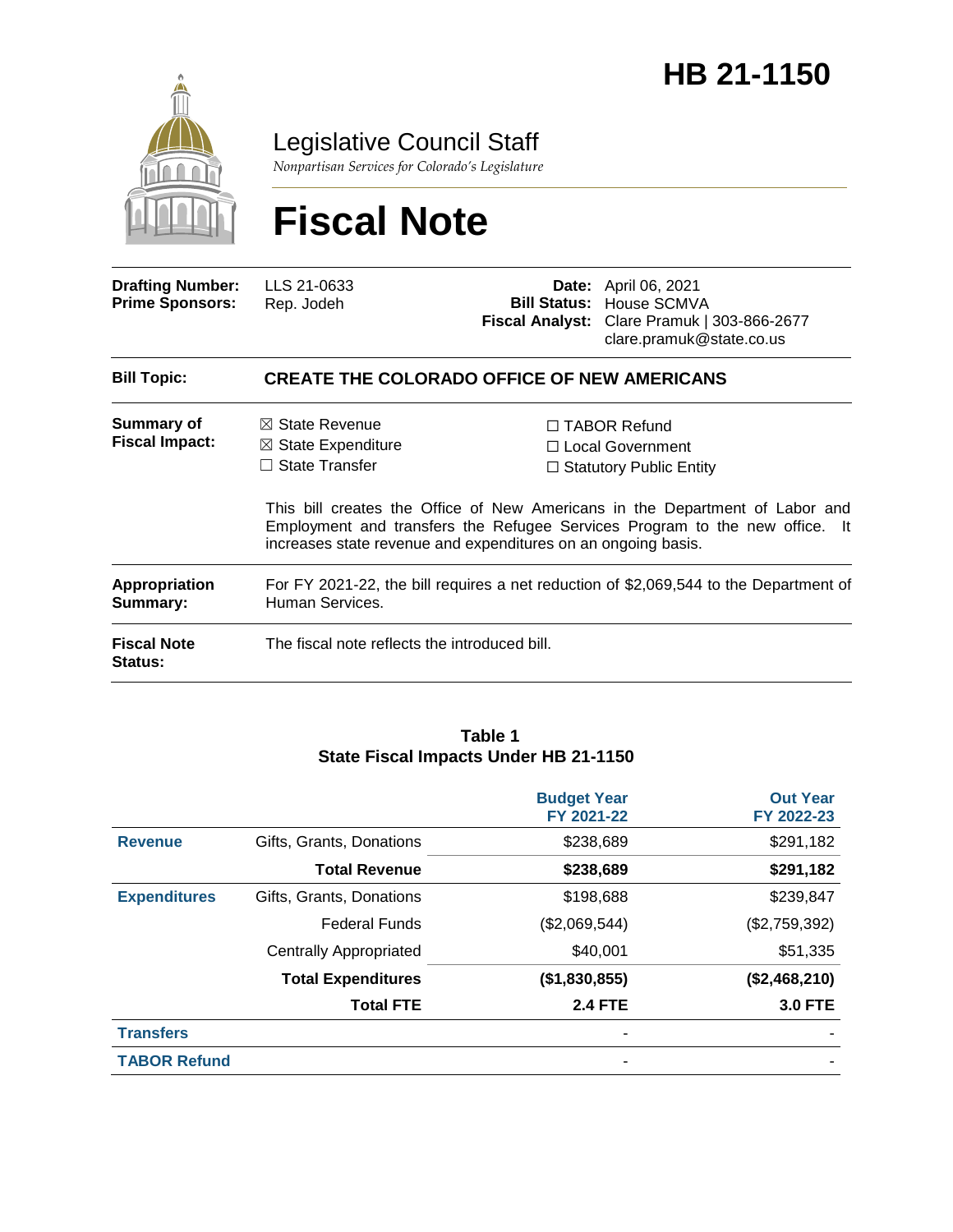Page 2

# Page 2<br>April 06, 2021 **HB 21-1150**

### **Summary of Legislation**

This bill creates the Office of New Americans (ONA), initially in the Department of Labor and Employment (CDLE), and moves the Colorado Refugee Services Program that is currently located in the Office of Economic Security in the Department of Human Services (DHS) to the ONA. Among the duties specified in the bill, the ONA is required to implement a statewide strategy to facilitate economic stability and promote successful economic, social, linguistic, and cultural integration by investing in the success of immigrants in Colorado. The ONA is also responsible for the development, review, and administration of Colorado's Refugee Services Plan.

The director of the ONA has regular access to the Governor's Office and has the power to convene other state agencies. The ONA will report to the General Assembly on or before November 1, 2022, and annually thereafter, on the operations of the ONA during the prior fiscal year. The ONA may seek, accept, and expend gifts, grant, or donations from private or public sources. The bill includes activities that the ONA may undertake and promote if funding is available.

The CDLE will report on the efficacy of housing the ONA in the CDLE in its SMART Act hearing and a change in the location of the office may be considered at that time.

#### **Background**

**Colorado Refugee Services Program**. The Colorado Refugee Services Program is funded under the federal Immigration and Nationality Act and is housed in the DHS. The program provides cash and medical assistance, refugee social services, and support in resettlement. Between 1980 and 2000, nearly 63,000 individuals eligible for refugee services moved to Colorado.

**New Americans Initiative.** In November 2019, Governor Polis announced the addition of a position of New American advisor, co-housed at CDLE and the Governor's Office. Working with executive agencies and stakeholders, the New Americans Initiative has identified priority projects in the categories of economic development, access, education and outreach, and sustainability. The initiative is supported by a grant through the Governor's Office.

#### **State Revenue**

This bill will increase revenue from gifts, grants, and donations, which are assumed to be at least \$238,689 in FY 2021-22 and \$291,182 in FY 2022-23. The Governor's Office has been receiving a grant from the Silicon Valley Foundation in the amount of \$145,000 per year, which is expected to be renewed for at least one more year. This grant will fund the ONA Director who will seek other funding sources to cover additional staffing. This revenue is not subject to TABOR.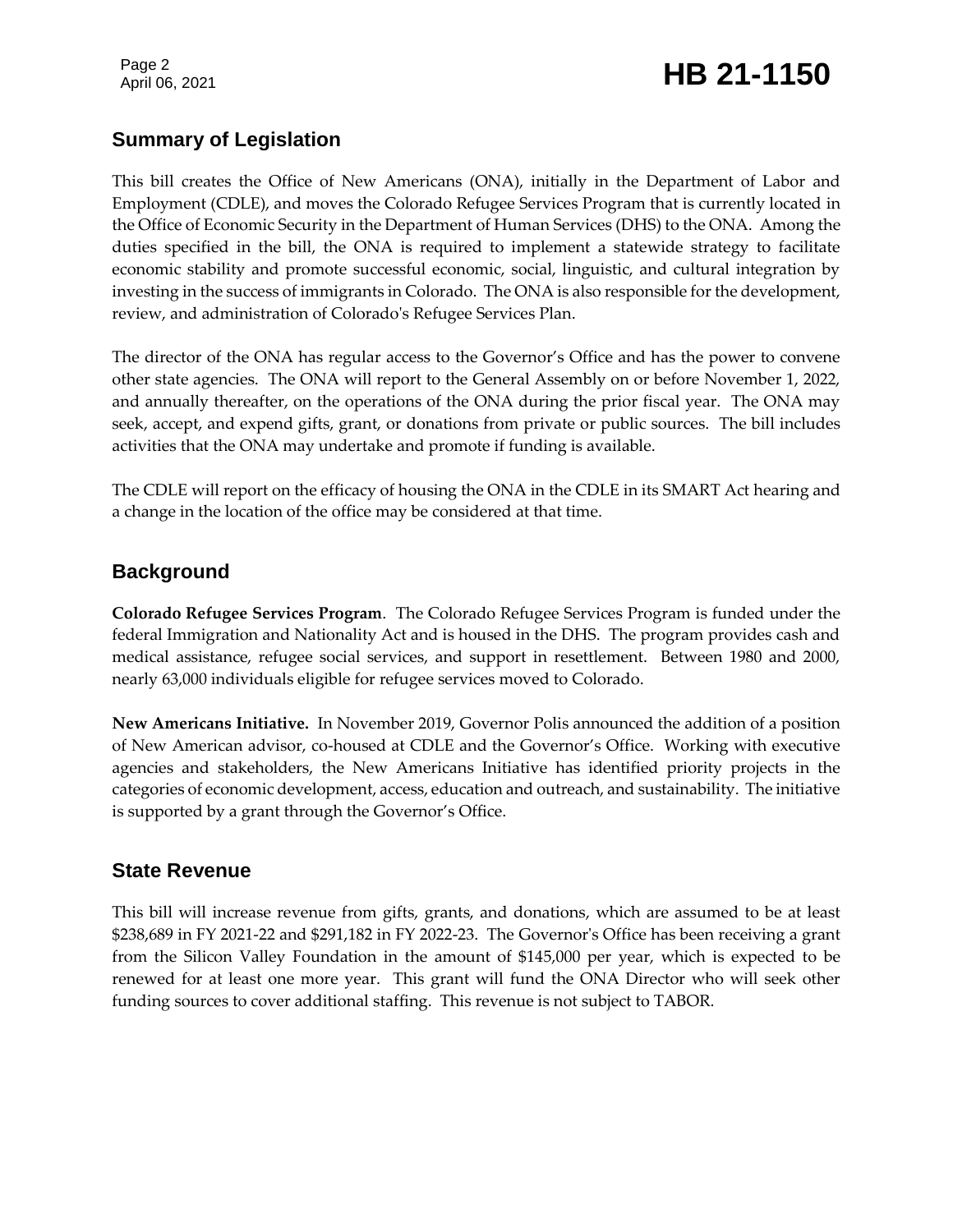## **State Expenditures**

This bill reduces overall expenditures by \$1,830,855 in FY 2020-21 and \$2,468,210 in FY 2022-23 from increased expenditures in CDLE and reduced expenditures in the DHS beginning in FY 2021-22. Changes in expenditures are shown in Table 2 and discussed below.

| <b>Cost Components</b>                          | FY 2021-22     | FY 2022-23     |
|-------------------------------------------------|----------------|----------------|
| Department of Labor and Employment <sup>1</sup> |                |                |
| <b>Personal Services</b>                        | \$176,848      | \$235,797      |
| <b>Operating Expenses</b>                       | \$3,240        | \$4,050        |
| <b>Capital Outlay Costs</b>                     | \$18,600       | \$0            |
| Refugee Services (Federal Funds)                | \$6,496,748    | \$8,078,849    |
| Centrally Appropriated Costs <sup>2</sup>       | \$40,001       | \$51,335       |
| FTE - Personal Services                         | 9.9 FTE        | 13.0 FTE       |
| <b>CDLE Subtotal</b>                            | \$6,735,437    | \$8,370,031    |
| <b>Department of Human Services</b>             |                |                |
| Refugee Services (Federal Funds)                | (\$6,496,748)  | (\$8,078,849)  |
| Refugee Services (Federal Funds - TANF)         | (\$2,069,544)  | (\$2,759,392)  |
| FTE - Personal Services                         | $(7.5$ FTE)    | $(10.0$ FTE)   |
| <b>DHS Subtotal</b>                             | (\$8,566,292)  | (\$10,838,241) |
| <b>Total</b>                                    | (\$1,830,855)  | (\$2,468,210)  |
| <b>Total FTE</b>                                | <b>2.4 FTE</b> | <b>3.0 FTE</b> |

#### **Table 2 Expenditures Under HB 21-1150**

*<sup>1</sup>With the exception of federal funds, CDLE's expenditures are grant-funded and do not require an appropriation.* 

*<sup>2</sup> Centrally appropriated costs are not included in the bill's appropriation.*

**Department of Labor and Employment.** The bill will increase grant funded expenditures for the ONA by \$238,689 and 2.4 FTE in FY 2021-22 and \$291,182 and 3.0 FTE in FY 2022-23 to establish and administer the ONA. Staff will expand the integration efforts of the New Americans Initiative. These costs do not require an appropriation.

The bill will also increase federally funded expenditures in the ONA for refugee services by \$6,496,748 and 7.5 FTE in FY 2021-22 and \$8,078,849 and 10.0 FTE in FY 2022-23. The fiscal note assumes that the ONA will have the same indirect costs to administer the Refugee Services Program as DHS, so the increase in expenditures includes \$437,612 for indirect costs assessments in FY 2021-22 and \$583,482 for FY 2022-23. FY 2021-22 figures have been prorated for an October 1, 2021, transfer date.

**Department of Human Services.** The bill reduces federally funded expenditures by \$8,566,292 and 7.5 FTE in FY 2021-22 and \$10,838,241 and 10.0 FTE in FY 2022-23 to transfer the Refugee Services Program to the ONA. FY 2021-22 figures have been prorated for an October 1, 2021, transfer date. The reduction in expenditures also includes a reduction of \$2,069,544 in FY 2021-22 and \$2,759,392 in FY 2022-23 from the Temporary Assistance for Needy Families (TANF) Block Grant as these can only be administered by DHS under current law. These funds will be available for future appropriation by the General Assembly.